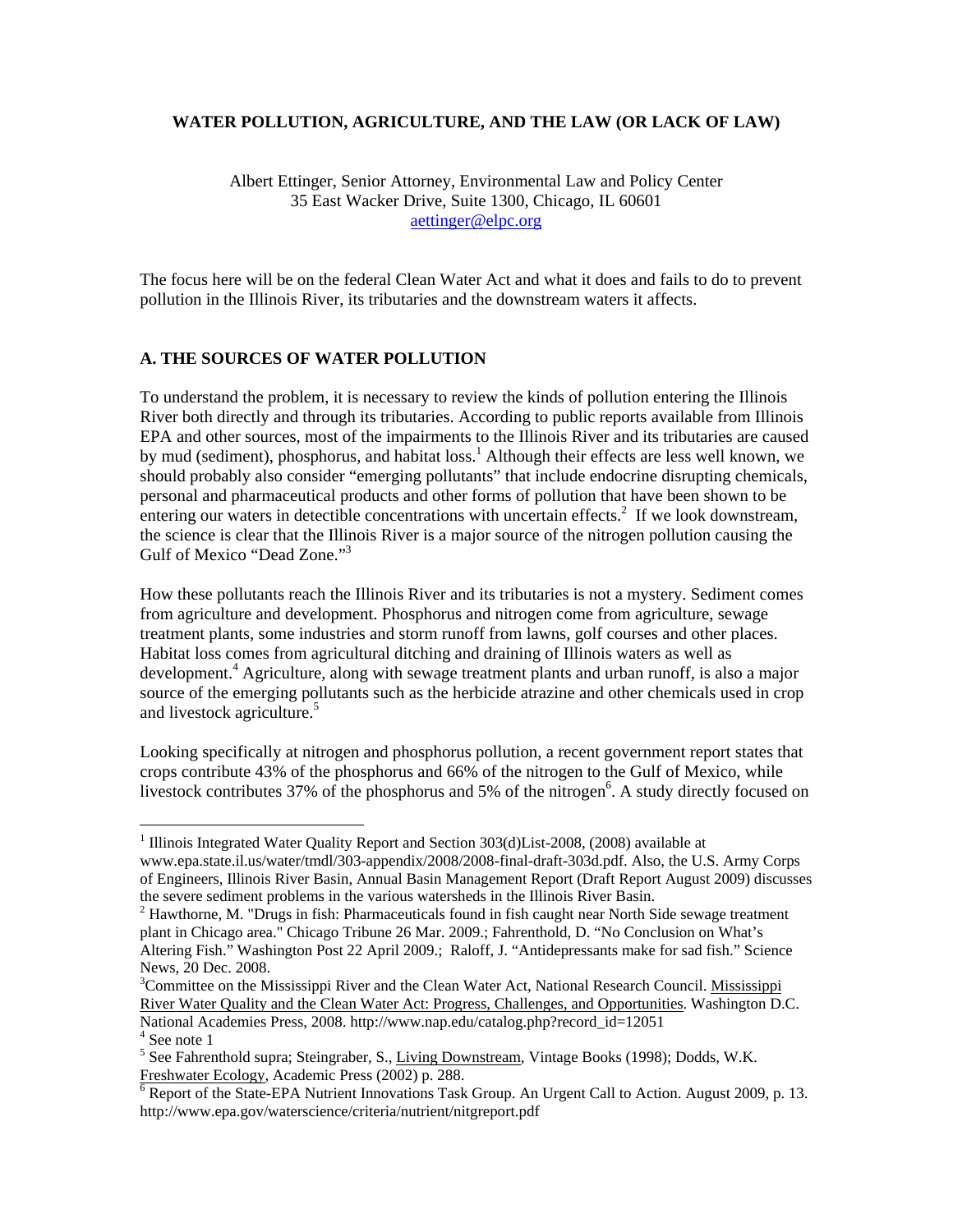nitrogen and phosphorus pollution from Illinois sources concluded that nitrogen pollution mainly originated with agricultural fertilizer and that agriculture was the source of about half of the phosphorus entering the Illinois River. $<sup>7</sup>$ </sup>

In sum, agriculture is a big part of the problem. What is even worse is that agriculture is largely "above the law" when it comes to water pollution.

## **B. CLEAN WATER ACT**

The Clean Water Act ("CWA"), 33 U.S.C. § 1251 et seq. was enacted by Congress in 1972 as an amendment to the Federal Water Pollution Control Act over President Nixon's Veto.<sup>8</sup> The CWA has been "spectacularly successful, dramatically reducing the discharge of raw sewage into our lakes rivers, and streams."<sup>9</sup>

The CWA applies to all "waters of the U.S," the exact meaning of which has become a very hot topic of late given recent Supreme Court decisions that have weakened protection by the CWA of many wetlands and certain ephemeral and intermittent streams.<sup>10</sup> Under the CWA, the waters of the United States were to be "fishable and swimmable" by July 1, 1983. 33 U.S.C.§1251(a)(2).

A critical point here is that the CWA divides pollution into point and non-point sources. Point source pollution, also referred to as a "discharge of pollutants," is defined as "any discernible, confined and discreet conveyance" §502 (14) such as a pipe coming from a factory or sewage treatment plant. Point sources are controlled by the National Pollution Discharge Elimination System (NPDES). One must have a NPDES permit to discharge from a point source. 33 U.S.C. §1311(a). The goal of the CWA (§101(a)(1)) was to eliminate discharges by 1985. "One of the primary objectives of the Act, as stated in section 101, 33 U.S.C. § 1251(a)(1), is to achieve the national goal 'that the discharge of pollutants into navigable waters be eliminated by 1985.'" *In re*  Ocoee River Dam No. 2 Hydroelectric Project, 717 F.2d 992, 998 (6th Cir. 1983).

Some people have referred to the approach taken by the CWA to point source pollution as "command and control."11 The police-state rigor suggested by this phrase is laughable to anyone actually familiar with CWA enforcement, which has been anything but firm.<sup>12</sup> In various ways, Congress, the courts and the Illinois legislature seem to have competed to make the statute as unenforceable as possible through such means as burdensome notice requirements,  $^{13}$  legal interpretations that handcuff citizen enforcement<sup>14</sup> and statutes that require the Illinois Environmental Protection Agency to go through a long hand-holding process with the violator before it is allowed to refer most cases for prosecution.<sup>15</sup> The combined effect of such provisions is to make it profitable in many cases to violate the law until one is caught and then stall on

 $\overline{a}$ 

<sup>&</sup>lt;sup>7</sup> David, M.B and Gentry L.E., "Anthropogenic Inputs of Nitrogen and Phosphorus and Riverine Export for Illinois, USA," J. Environ. Qual. 29:494-508, 501(2000)

 $^8$  Adler, R., Landman, J., Cameron, D., <u>The Clean Water Act 20 Years Later</u>, Island Press (1993) p. 1.<br><sup>9</sup> Glanden, B., Unguangkabla: America's Water Crisis and What We Can De About It, Island Press (200 <sup>9</sup>Glendon, R., Unquenchable: America's Water Crisis and What We Can Do About It. Island Press (2009) pp. 210-11.

<sup>&</sup>lt;sup>10</sup> Rapanos v. United States, 547 U.S. 715 (2006); Solid Waste Agency of Northern Cook County v. U.S.<br>Army Corps of Engineers, 531 U.S. 159 (2001).

 $11$  Johnson, S.M., "Economics, equity and the environment," ELI (2001) p.1

<sup>&</sup>lt;sup>12</sup> Duhigg, C. "Clean Water Laws are Neglected, at a Cost in Suffering," New York Times, 13 Sep. 2009.<br><sup>13</sup> CWA Section 505(b), 33 U.S.C. §1365(b).

<sup>&</sup>lt;sup>14</sup> In Gwaltney v. Chesapeake Bay Found., 484 U.S. 49 (1987).

<sup>&</sup>lt;sup>15</sup> 415 ILCS 5/31(d)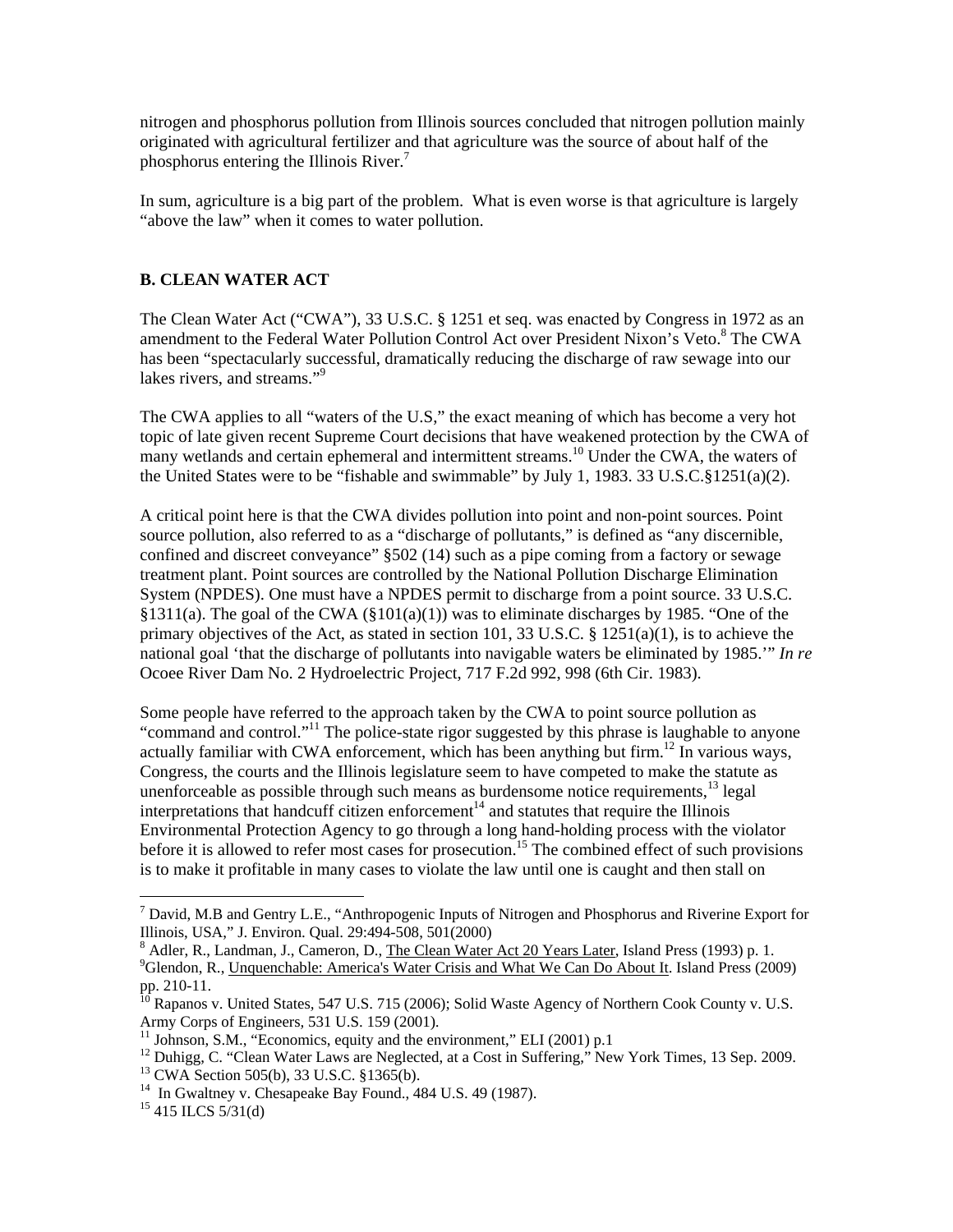compliance as long as possible.

Nonetheless, much progress has been made on point source pollution since 1972. Mandatory controls on pollution work even though many regulated polluters are allowed to go on polluting without adequate controls for years. Indeed, because so much progress has been made on point source pollution, it has become a theme of many point sources that it is time for environmentalists to leave them alone and deal with non-point pollution.<sup>16</sup>

These claims to innocence by regulated point sources are somewhat exaggerated (as will be discussed below), but the fact remains that to a substantial extent the law has been unwise as a matter of economics (and perhaps fairness) in focusing entirely on point source pollution.

## **C. NON-POINT WATER POLLUTION**

Non-point pollution is basically unregulated by the Clean Water Act. Non-point sources include run-off from agriculture and construction sites in rural areas less than one acre in size.

Under the CWA, many sources of agricultural pollution are not considered point sources. The key section in the CWA on this point states:

> (14) The term ''point source'' means any discernible, confined and discrete conveyance, including but not limited to any pipe, ditch, channel, tunnel, conduit, well, discrete fissure, container, rolling stock, concentrated animal feeding operation, or vessel or other floating craft, from which pollutants are or may be discharged. *This term does not include agricultural stormwater discharges and return flows from irrigated agriculture.*  Clean Water Act Section 502(14) (33 U.S.C. §1362(14)) (emphasis added)

Thus, although field tile drains and many other sources of agricultural water pollution may look like point source pollution, and flow like point source pollution and cause as much environmental damage as point sources, they are not point sources. Because by Congressional definition tile drains are not point sources, pollutants from tile drains are not discharges and are not regulated by the National Pollutant Discharge Elimination System.

# **D. MUCH PROGRESS COULD BE MADE BY BETTER IMPLEMENTING THE CWA**

Before further bemoaning the shortcomings of the CWA, it is important to state that much more progress could be made to prevent pollution in the Illinois River system and the waters below it by better enforcing the current law.

First, traditional point sources like municipal sewage and factories could be regulated better.

For example, point sources are the biggest part of the phosphorus pollution problem in many waters. University of Illinois scientists Mark David and Lowell Gentry have estimated that "47%

 $\overline{a}$ 

<sup>&</sup>lt;sup>16</sup> See Report of the State-EPA Nutrient Innovations Task Group, supra note 6 at 33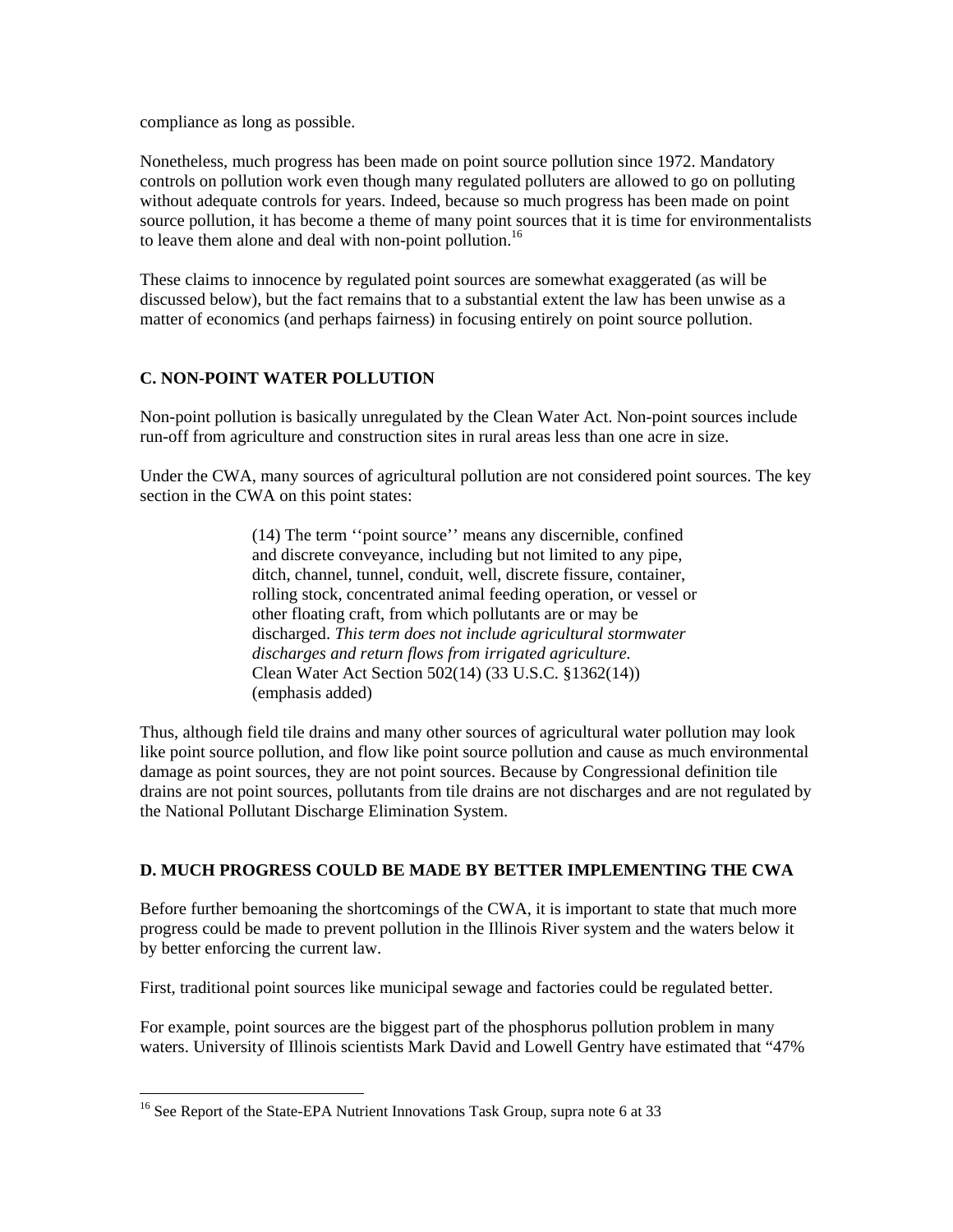of the total P [phosphorus] loads in Illinois rivers were from sewerage for 1980 through 1997."17 There is also reason to believe that point source discharges of phosphorus are actually more harmful to the environment than other phosphorus loadings. As stated in the Minnesota Pollution Control Agency Detailed Assessment of Phosphorus Sources to Minnesota Watersheds, "Phosphorus from point sources may be more bio-available, impacting surface water quality more than a similar amount of non-point source phosphorus that enters the same surface water."<sup>18</sup>

Point sources are also probably the biggest source for pharmaceutical products and other pollutants that now go through the plants without being fully treated.<sup>19</sup> Regarding pathogen pollution, the Metropolitan Water Reclamation District of Greater Chicago still does not disinfect most of the effluent it discharges into the Chicago River waterway system and over 100,000 private discharging systems are illegally pouring essentially untreated sewage into rivers, streams and backyards across the state.<sup>20</sup>

Further, some pollution sources widely assumed to be non-point sources are actually point sources under the law. Stormwater from construction and industrial sites in urban areas is generally considered a point source and is regulated under the NPDES system.<sup>21</sup>

# **E. WHAT THE CLEAN WATER ACT DOES REGARDING POLLUTION FROM AGRICULTURE: NOT ENOUGH**

Even though agricultural stormwater pollution is broadly exempted from the CWA, not all agricultural pollution stands outside the law.

Very large animal feeding operations (AFOs) are treated as point sources. See 40 CFR 122.24. The ones that are so treated are called Concentrated Animal Feeding Operations (CAFOs). Unfortunately, CAFO pollution from animal manure can escape regulation as point source pollution if it is first spread on a farm field. Under current law, this process magically converts manure to agricultural stormwater pollution, even if the phosphorus, pathogens, antibiotics and other pollutants in the manure later reach the water. Waterkeeper Alliance v. EPA, 399 F.3d 486 (2d Cir. 2005).

Pesticides dropped directly in the water, as opposed to being sprayed on a field and later washing into the water, can also be point source pollution. Direct spraying of pesticides into water, even if unintended, is a dry weather discharge but general permits will probably be established that will render this unimportant. National Cotton Council v. EPA  $(6<sup>th</sup> Cir. 2009)$ . Other dry weather

 $\overline{a}$ 

<sup>18</sup>Barr Engineering Co., "Detailed Assessment of Phosphorus Sources to Minnesota Waters," (Feb. 2004) p.

<sup>&</sup>lt;sup>17</sup> David, M.B and Gentry L.E. supra note 7.

<sup>2,</sup> available at http://www.pca.state.mn.us/publications/reports/pstudy-section1.pdf

<sup>&</sup>lt;sup>20</sup> Voluminous documentation regarding the MWRDGC's undisinfected discharge is contained in the Illinois Pollution Control Board record in R08-9. The IPCB is now considering whether to require MWRDGC to disinfect like almost all other sewage treatment operators in the state.

The controversy regarding Illinois' failure to regulate small discharging sewage systems has raged in the state legislature, see e.g. H.B. 172, and in debates over Illinois EPA's tardy efforts to regulate such systems. It is clear allowing such systems to continue to go unregulated under the CWA is having a deleterious effect on Illinois waters and public health. See, Mancl, K. and Vollmer, M., "Management of Individual Mechanical Sewage-Treatment Systems: How Much is Needed," Journal of Environmental Health, Vol. 63, 2001 (67% failure rate found in Will County).

<sup>21 33</sup> U.S.C. § 1342; 40 C.F.R §122.26; http://cfpub.epa.gov/NPDES/stormwater/cgp.cfm.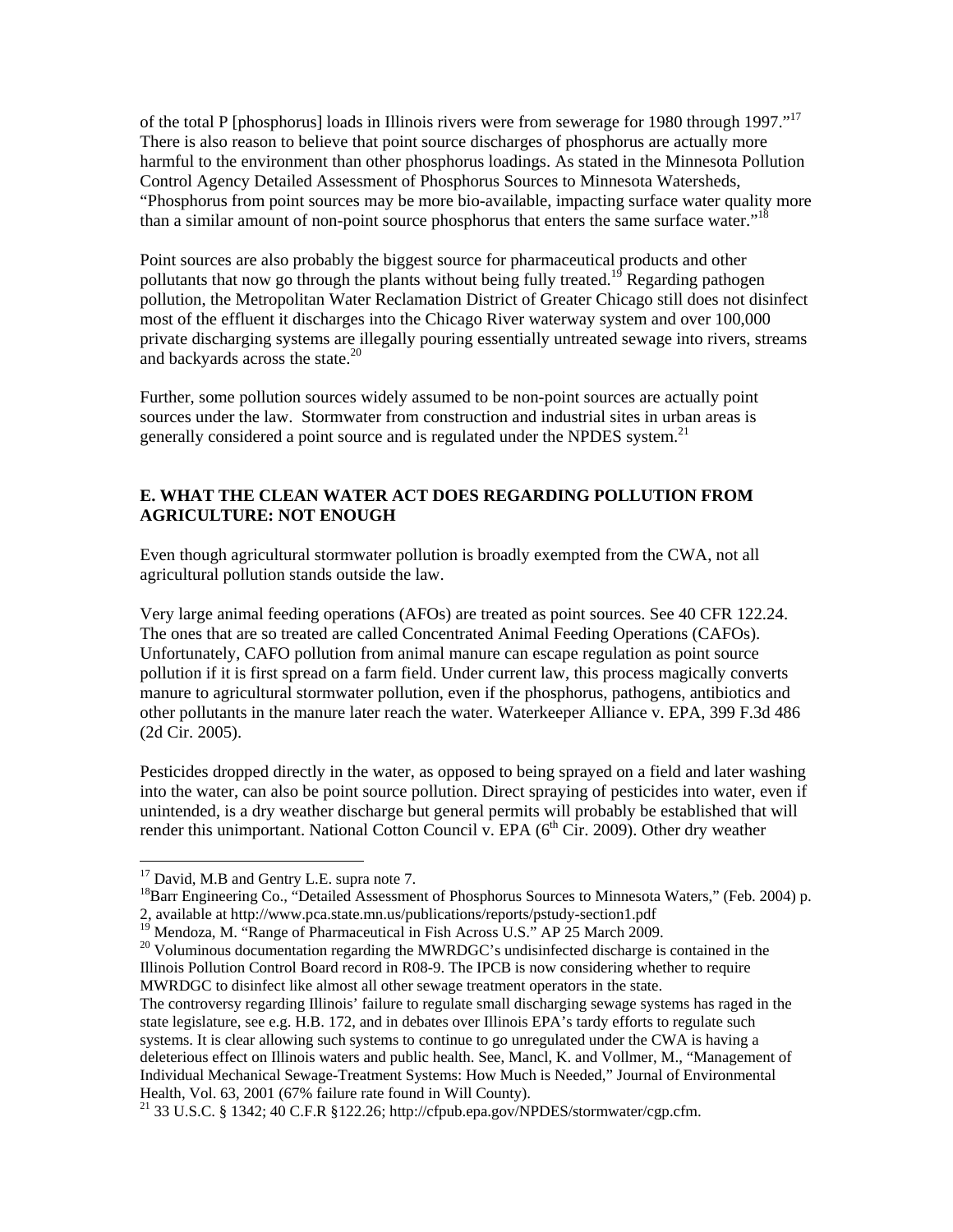discharges should also be better regulated under the CWA. Wet application of manure to tile drains that results in a dry weather flow should be regulated as a discharge.

Placing materials into waters of the United States so as to change water bodies physically ("fills") are regulated under Section 404 of the CWA by the Corps of Engineers unless they fall under the exception provided for "normal farming" and "maintenance" activities. 33 U.S.C. §1344(f). Thus, stream channelization projects, such as those that have wrecked streams across Illinois and caused much sedimentation, are regulated by the Corps, or at least are supposed to be.

In the late 1990s, it was thought by some that section 303(d) of the CWA, which provides for Total Maximum Daily Load (TMDL) calculations, might be used to address pollution from agriculture and some agricultural groups sought to spread terror among their members that this would happen. But even if this regulation had happened, agricultural operations would not have had much to worry about. Even the strictest TMDL plan only amounts to a polite request that agriculture operations lessen the water pollution they create. Unless there is a state law that forces reductions in non-point pollution, a TMDL cannot require anyone to do anything. Pronsolino v. Nastri, 291 F. 3d 1123, 1140 (9<sup>th</sup> Cir. 2002). Regulations proposed by EPA in 2000 under CWA Section 303(d) that were intended to put teeth in the requirement that TMDL plans provide "reasonable assurance" that water bodies would actually be restored were delayed by Congress and ultimately killed by the Bush Administration. $^{22}$ 

CWA Section 319 requires states to develop plans for controlling non-point pollution, but does not establish mandatory controls. CWA section 319 provides grants to States to address non-point sources, but the grants are nowhere near sufficient to deal with the scope of the problem.

Finally, though the focus here is on the CWA, elements of the federal Farm Bill have certainly provided incentives to wean agricultural operations off some practices that increase pollution. Sodbuster, Swampbuster, and restrictions on using highly erodible lands are some of the most important measures that have been enacted to control water pollution although they generally have been enforced weakly and apply only to operations that receive federal payments.<sup>23</sup>

## **F. NEW LEGISLATION IS NEEDED TO CONTROL POLLUTION FROM AGRICULTURAL SOURCES**

 $\overline{a}$ 

A person with whom I sometimes have the honor to work, Craig Cox, Vice President of the Environmental Working Group, explained eloquently the nature of the problem at the Mississippi River Gulf of Mexico Watershed Nutrient Task Force Public Meeting of September 23, 2009:

> "[W]e have proven conservation practices and systems that could – if effectively applied – take us a long way toward meeting these pressing challenges. Yet after seven decades of conservation programs in the United States, critical conservation

<http://www.nrcs.usda.gov/programs/compliance/index.html>; Perez, Michelle. "Trouble Downstream: Upgrading Conservation Compliance." Environmental Working Group Research Sep. 2007. <http://www.ewg.org/reports/compliance>.

 $22$  Copeland, C. "Clean Water Act and Total Maximum Daily Loads (TMDLS) of Pollutants." CRS Report for Congress 13 Feb. 2003. <http://ncseonline.org/NLE/CRSreports/03Apr/97-831.pdf>.<br><sup>23</sup> United States Department of Agriculture: Natural Resources Conservation Service. "Highly Erodible

Land and Wetland Conservation (HELC/WC) Compliance Provisions."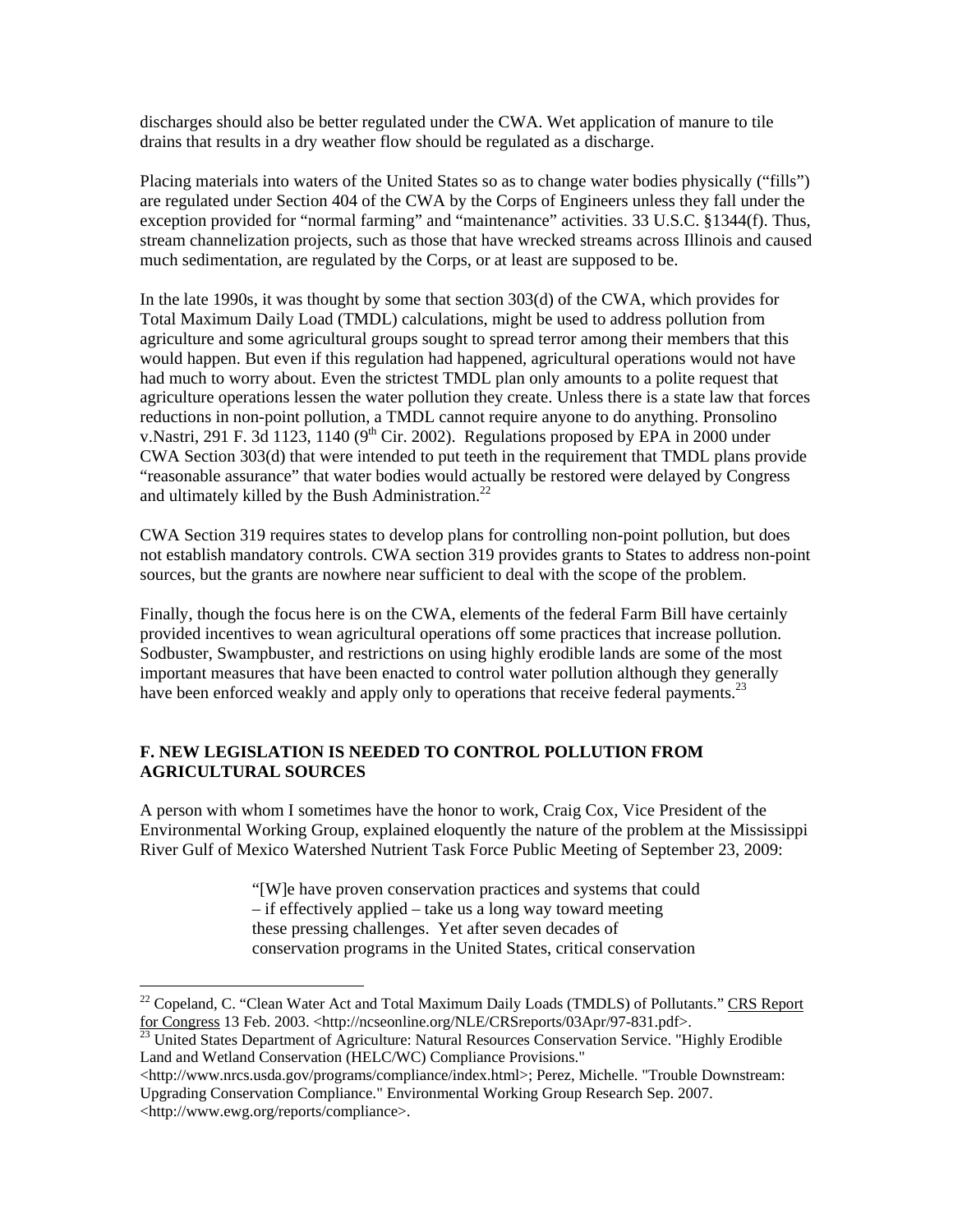practices and systems are still used by only a minority of farmers and ranchers. The fundamental barriers to accelerating progress are created by our politics, policies, and institutions, not by a lack of technology…

If we take concerted action to improve the effectiveness of federal and state voluntary programs, we will see more results, more quickly. But even the most focused and best-managed voluntary programs will not be sufficient to meet the challenges we face this century. Voluntary programs have inherent weaknesses including: (1) the producers who volunteer are often not the ones who can do the most to solve problems, (2) producers' priorities dominate especially if they are picking up part of the tab, but producer priorities may be different than what needs to be done to solve pressing problems, and (3) programs are designed more to provide equal opportunity for all producers to participate than to wisely direct scarce funding to producers actually who can make the greatest contribution to solving problems. These weaknesses in voluntary programs too often result in random acts of conservation rather than highly focused acts of conservation we urgently need today (Cox 7).<sup>24</sup>

So what is to be done? One possibility, of course is to amend the Clean Water Act to now control unregulated sources of pollution. Obviously, any such step would have to take into account the unique factors relating to agricultural pollution and it would certainly be impossible to treat corn fields in the same manner that sewage treatment plants and refineries are regulated. Some, but far from all, of the regulations now applicable to urban stormwater might be applied to agricultural stormwater.

Another possible approach would be to amend the Clean Water Act to create incentives for states to develop effective programs to control non-point pollution. This approach may have more political appeal and could be fashioned using either sticks against states that failed to act or carrots to states that chose to establish effective controls on pollution from agriculture. See *Pronsolino*, 291 F. 3d at 1141.

With or without amendments to the CWA that create incentives for such programs, Illinois might look to the relatively small number of states that have laws that attempt to control pollution from row crops.<sup>25</sup> States that have laws that cover some aspects of pollution from row crops include California, Oregon, Wisconsin, Delaware, Maryland, and Kentucky.<sup>26</sup>

 $\overline{a}$ 

http://www.ewg.org/agmag/2009/09/gulf-dead-zone-cause-and-cure-known-action-still-required/.<br><sup>25</sup> An Illinois law that has not been badly underutilized – the Rivers, Lakes and Streams Act (615 ILCS 5/4.9 et seq.), might be expanded to cover a number of practices which cause pollution or otherwise harm the "natural conditions" that are supposed to be protected by that law.

<sup>&</sup>lt;sup>24</sup> Conservation Policy for Challenging Century by Craig Cox, Midwest Vice President, The Environmental Working Group; see also Cox, C. "Gulf Dead Zone Cause and Cure Known, Action Still Required: Remarks and Slides." Sep. 2009. Environmental Working Group Agriculture.

<sup>26</sup> Cal. Water Code § 13000 et seq.; Or. Rev. Stat. § 568.900 et seq. (2007); Wis. Admin. Code NR 151; Del. Code Tit. 3, § 2247; Md. Code, Agriculture § 8-801 et seq.; Ky. Rev. Stat. Ann. § 224.71-100 et seq. (2009).